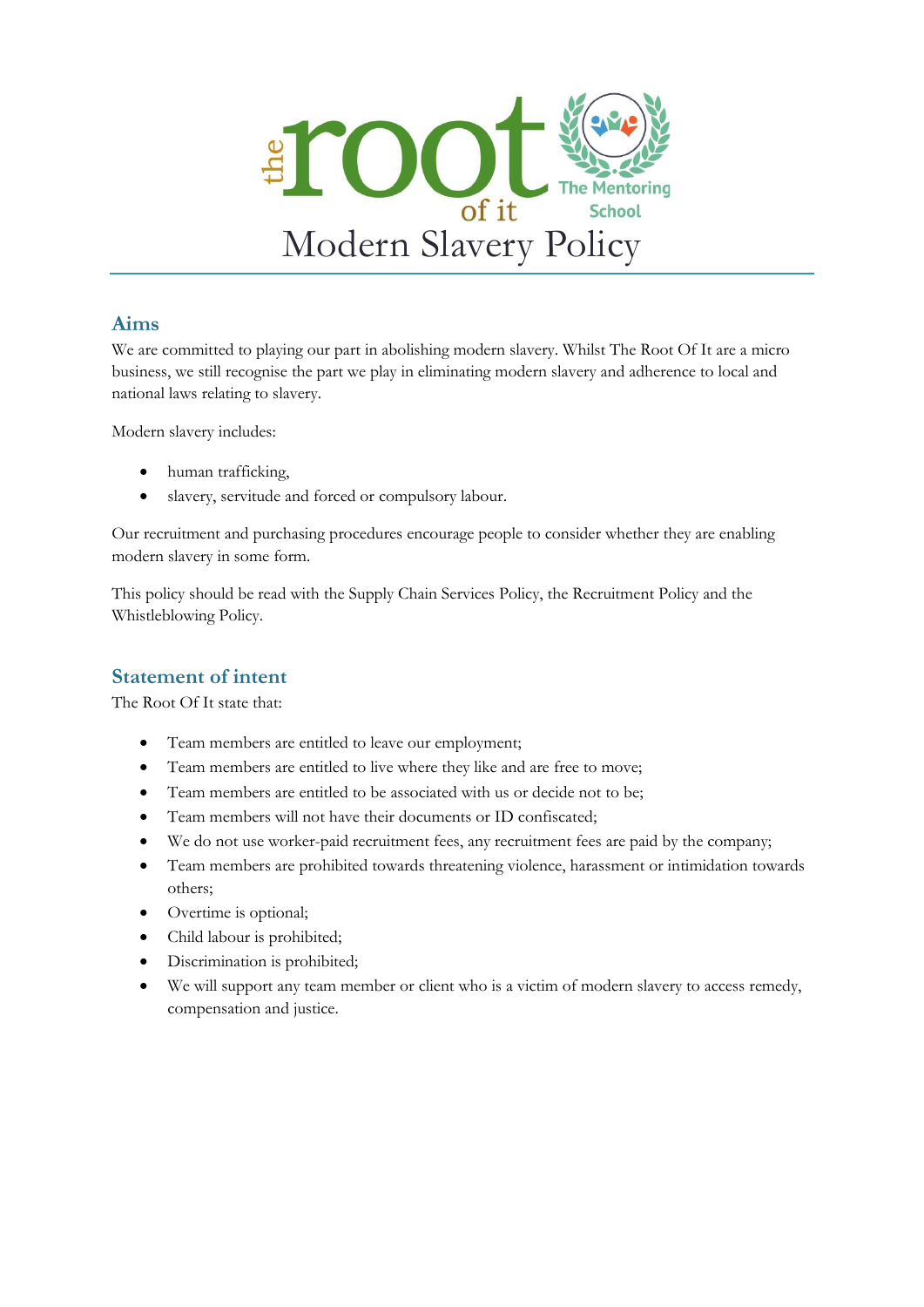# **Organisation Structure and Supply Chains**



The vast majority of our staff are employed directly and are not of an employment status generally considered to be vulnerable to Modern Slavery in this country. Staff recruiting volunteers should do so for a clear rationale agreed with a timeframe in mind to avoid the potential for this commitment becoming a feeling of servitude.

### **Due diligence of suppliers**

When planning for any new supply chain, or reviewing existing arrangements, consideration is given to Modern Slavery from the outset. A risk assessment of possible risk areas for Modern Slavery is undertaken when planning the requirement and built into the procurement process.

We require suppliers and contractors to self-certify that they recognise the definitions of modern slavery and are committed to abolishing slavery as a part of the Supply Chain Services Policy. Contracts valued at above £10,000 will include due diligence checks related to modern slavery and a service level agreement to report occurrences of modern slavery within a timeframe.

This policy does not apply for one-off purchases, however once a supplier or subcontractor is used more than three times (so prior to the fourth occasion) then this would apply.

### **Training**

Training about modern slavery is available for all staff and is compulsory for staff involved in the procurement of the supply chain. This training covers topics, such as the impact of modern slavery, the indicators of forced labour, representation and seeking support.

#### **Working with other businesses**

We encourage others to join the fight against Modern Slavery and our training is available to both our supply chain and also clients, customers and other organisations we work with.

### **Reporting**

The Root Of It are an exempt company under Section 54 of the Modern Slavery Act 2015, however would report through our Governing Body our Key Performance Indictors: